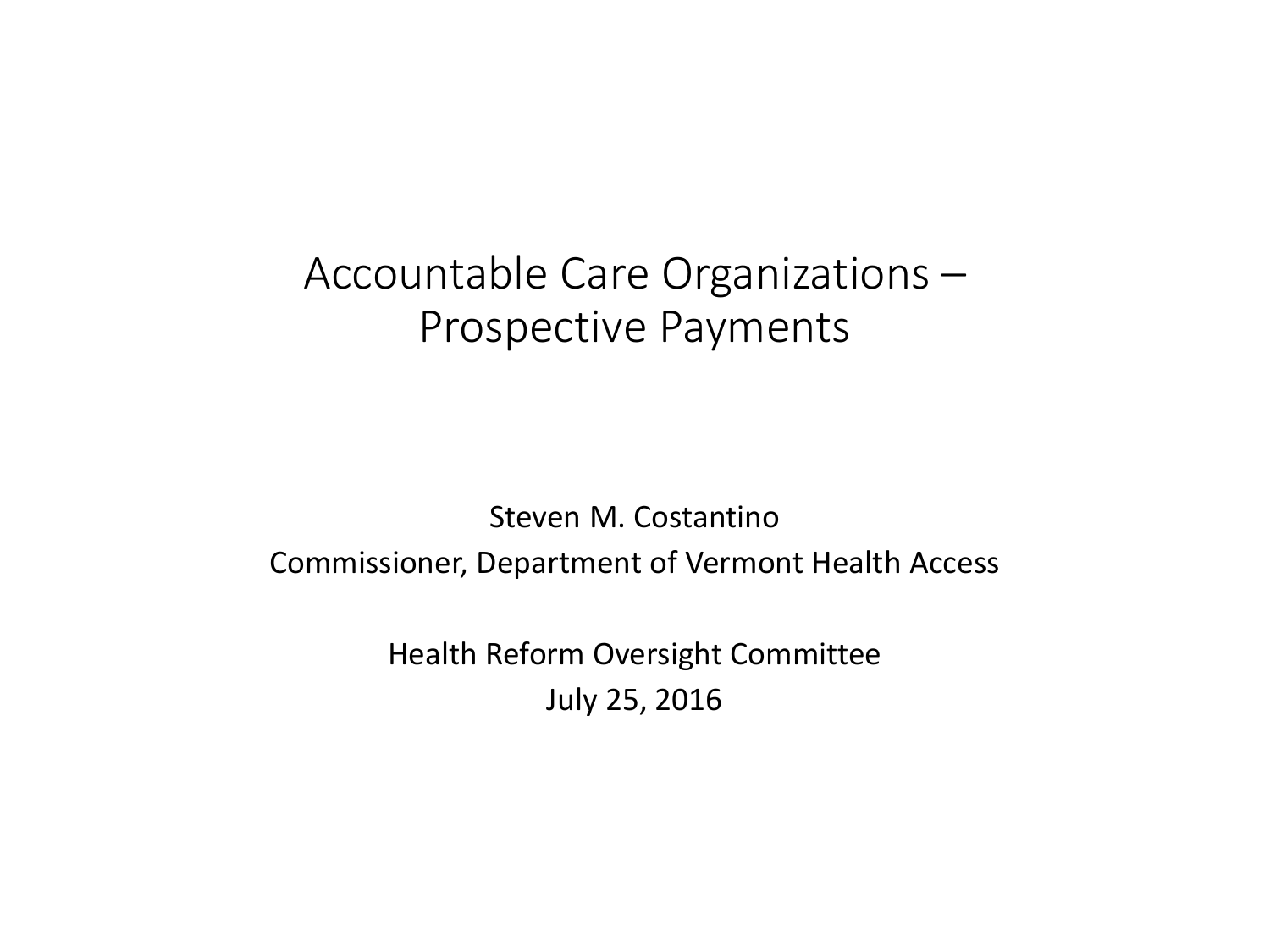# Vermont Medicaid Programs for ACOs



- Since 2014, DVHA has operated the *Vermont Medicaid Shared Savings Program*
	- Participating ACOs can earn "shared savings" incentive payments if Medicaid spending is less than expected for their attributed Medicaid members (and if they meet quality targets)
	- Example:

| A | <b>Total Expected ACO Expenditure</b>                                              | \$50,000,000 |
|---|------------------------------------------------------------------------------------|--------------|
| B | <b>Total Actual ACO Expenditure</b>                                                | \$47,000,000 |
| C | Total Savings = Difference between Expected and<br><b>Actual Expenditure (A-B)</b> | \$3,000,000  |
|   | ACO Shared Savings Incentive Payment (C/2)                                         | \$1,500,000  |

- In 2016, DVHA issued an RFP for a new ACO program (based on Medicare's "Next Generation" ACO Program)
	- Participating ACOs receive All-Inclusive Population-Based Payments from Medicaid, and they use this money to pay providers for services that attributed Medicaid members need
	- Increases provider flexibility, and incentivizes paying forvalue instead of volume of service **2**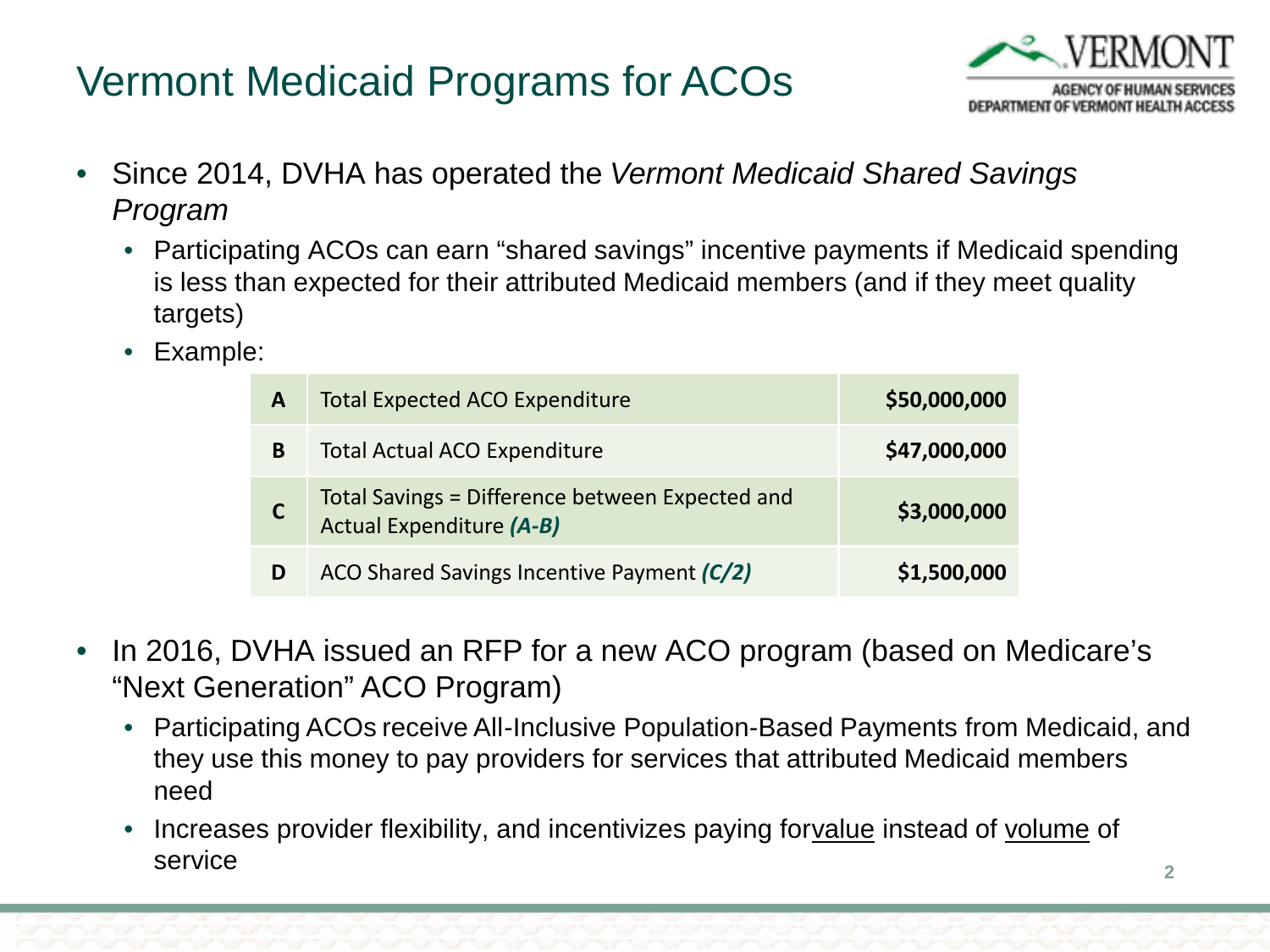# Evolving the Shared Savings Model



DEPARTMENT OF VERMONT HEALTH ACCESS

| <b>Program Area</b>                         | <b>Shared Savings Program (2014-2016)</b>                                                                                                                       | ACO RFP (2017 - 2019+)                                                                                                                             |
|---------------------------------------------|-----------------------------------------------------------------------------------------------------------------------------------------------------------------|----------------------------------------------------------------------------------------------------------------------------------------------------|
| <b>Covered Services</b>                     | Medicare Parts A & B-like (see next slide)                                                                                                                      | Medicare Parts A & B-like (see next slide)                                                                                                         |
| <b>Beneficiary</b><br><b>Attribution</b>    | Retrospective (set at the end of a program<br>year)                                                                                                             | Prospective (set at the beginning of a<br>program year)                                                                                            |
| <b>ACO Risk</b>                             | <b>No Risk</b>                                                                                                                                                  | <b>Full Risk</b>                                                                                                                                   |
| <b>ACO</b> Payment<br>Mechanism             | ACO has opportunity to receive a portion<br>of costs avoided as a shared savings<br>incentive payment                                                           | Medicaid pays the ACO prospective all-<br>inclusive population-based payments                                                                      |
| <b>Provider Payment</b><br>Mechanism        | Medicaid pays providers fee-for-service;<br>ACO distributes any shared savings<br>incentive payments across providers                                           | ACO pays providers according to contractual<br>arrangements (still TBD)                                                                            |
| Impact of ACO<br><b>Quality Performance</b> | ACO must meet minimum quality<br>performance target in order to be eligible<br>for shared savings incentive payments                                            | Performance tied to all-inclusive<br>population-based payment-percentage<br>will be withheld and paid at end of period<br>based on ACO performance |
| Administrative<br><b>Functions</b>          | Medicaid performs all functions (e.g. care<br>management, utilization management,<br>eligibility and enrollment, claims<br>processing, program integrity, etc.) | Medicaid delegates some functions to the<br>ACO (e.g. care management, claims<br>processing, etc.)                                                 |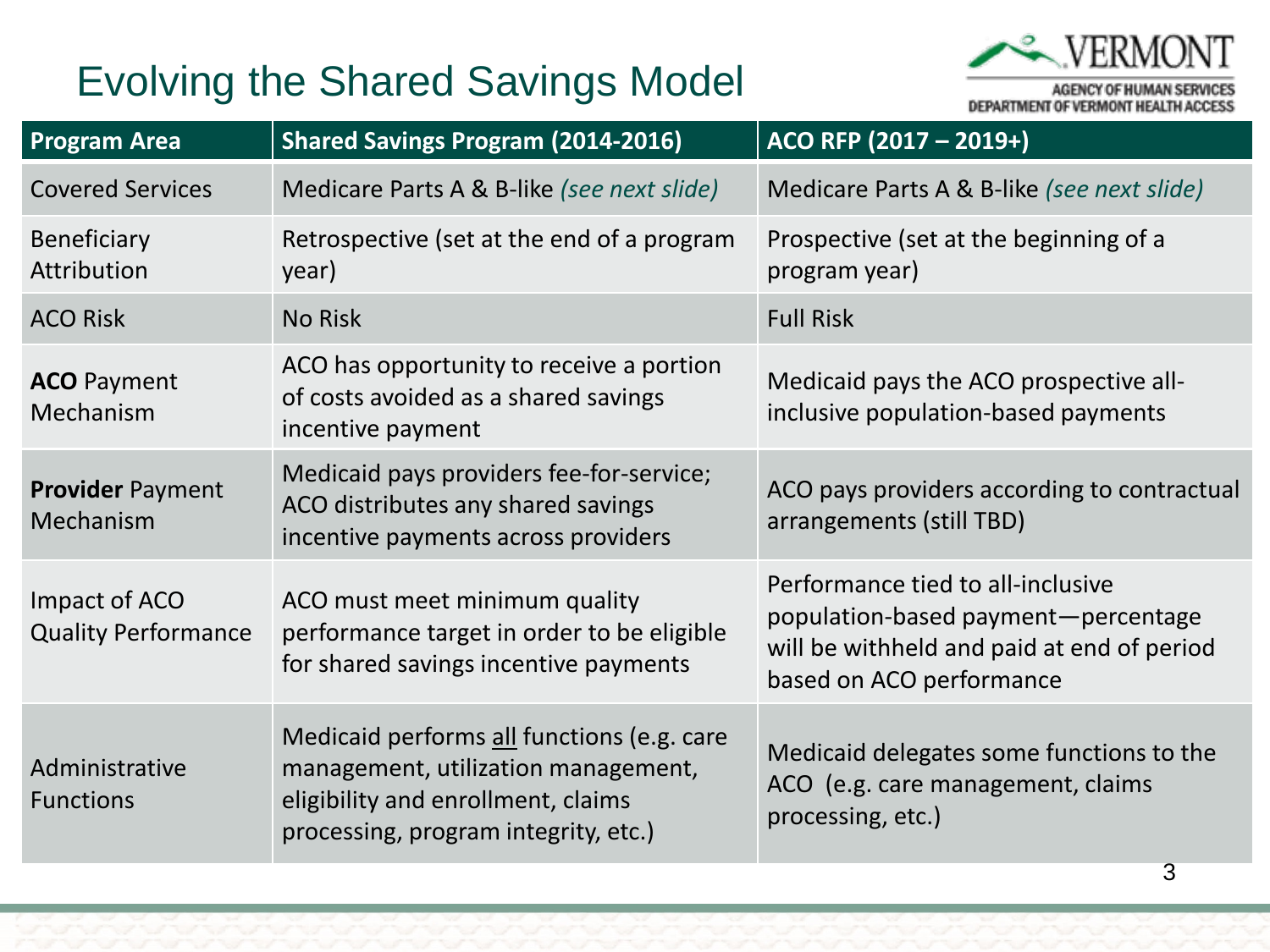# Services for which ACO is Accountable



- Inpatient hospital services
- Outpatient hospital services
- Physician services, primary care and specialty
- Nurse practitioner services
- Ambulatory surgical center services
- Federally Qualified Health Center and Rural Health Clinic services
- Home health services
- Hospice services
- Physical, occupational and speech therapy services
- Chiropractor services
- Audiology services
- Podiatrist services
- Optometrist and optician services
- Independent laboratory services
- Mental health and substance abuse services funded by DVHA and not funded by other State Departments *(some exclusions apply)*
- Ambulance transport emergent/non-emergent
- Durable medical equipment, prosthetics and orthotics *(eyewear excluded)*
- Medical supplies
- Dialysis facility services
- Preventive services **<sup>4</sup>**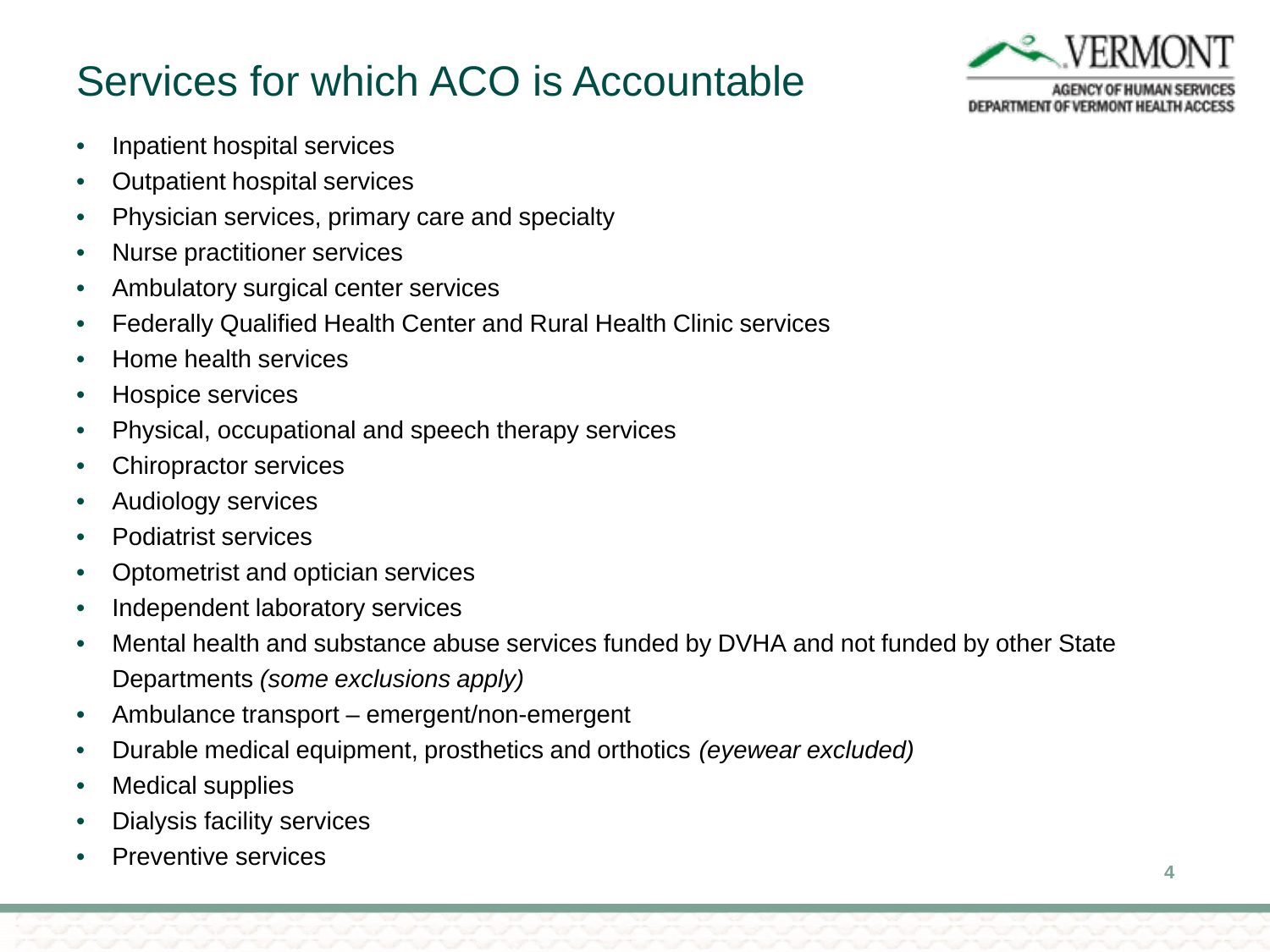# Services for which ACO is not Accountable



- Pharmacy
- Nursing facility care
- Dental services
- Non-emergency transportation *(ambulance transportation is not part of this category)*
- Psychiatric treatment in a state psychiatric hospital
- Level 1 (involuntary placement) inpatient psychiatric stays in any hospital
- Smoking cessation services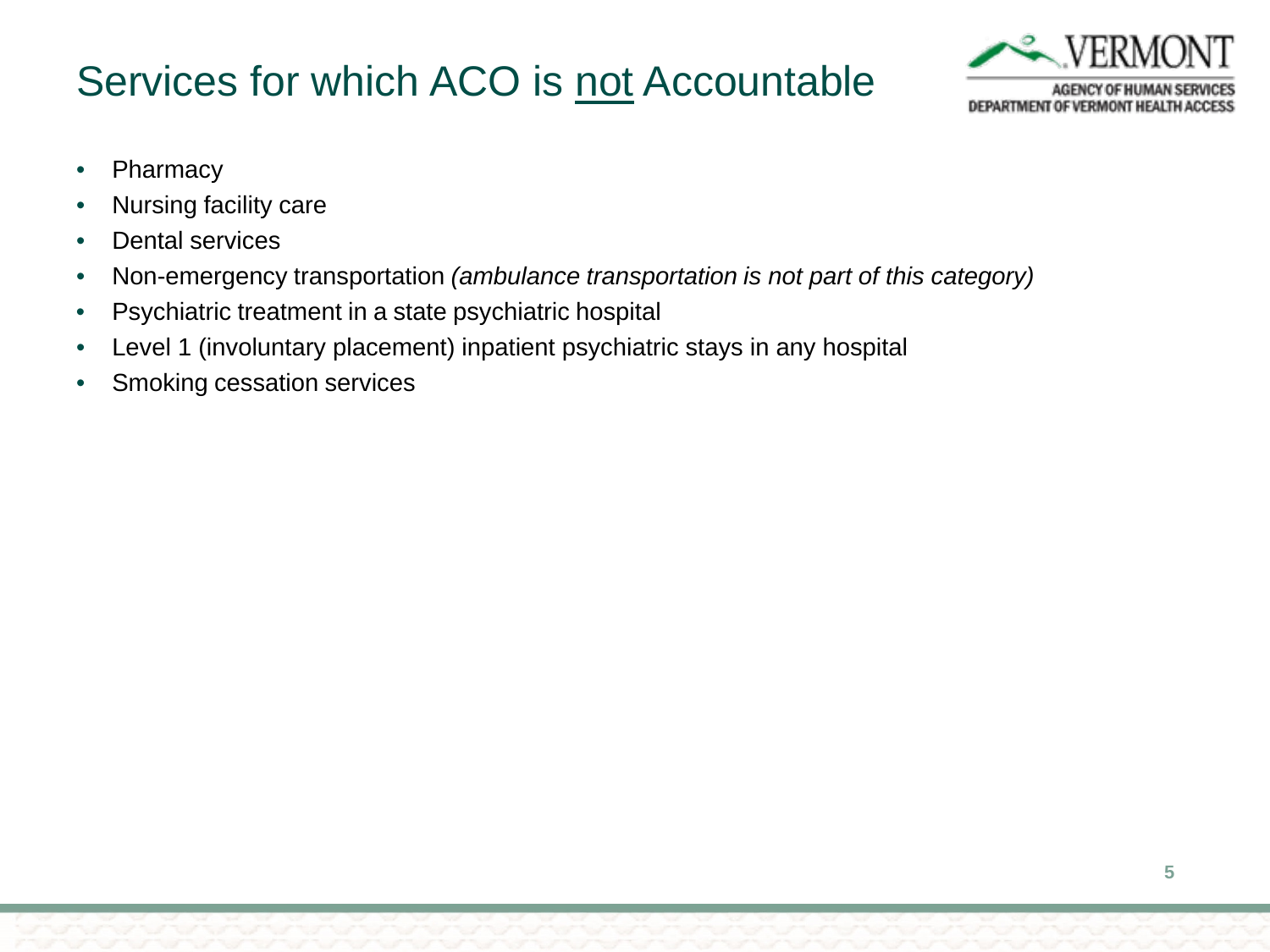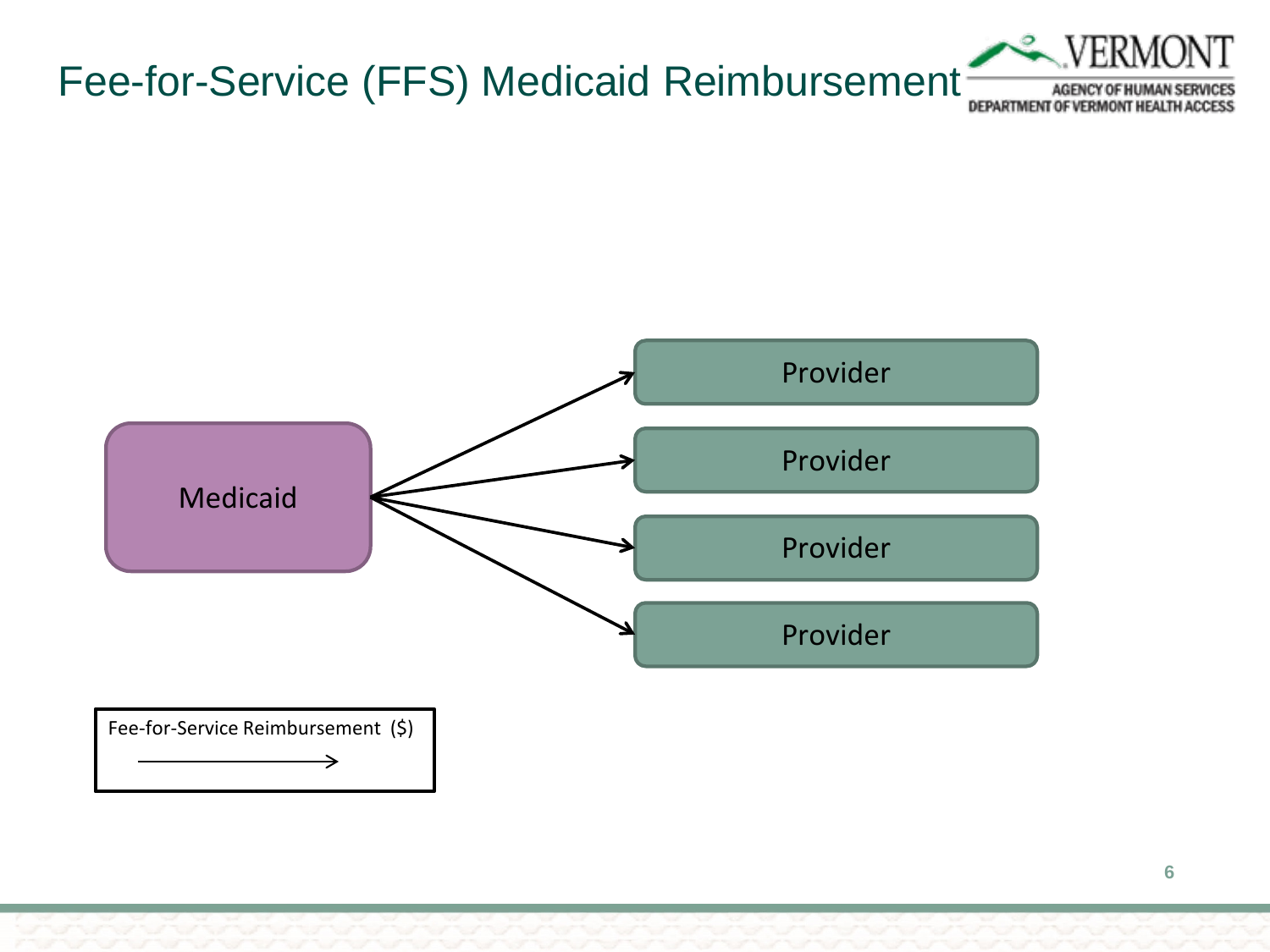#### Medicaid ACO Shared Savings Program



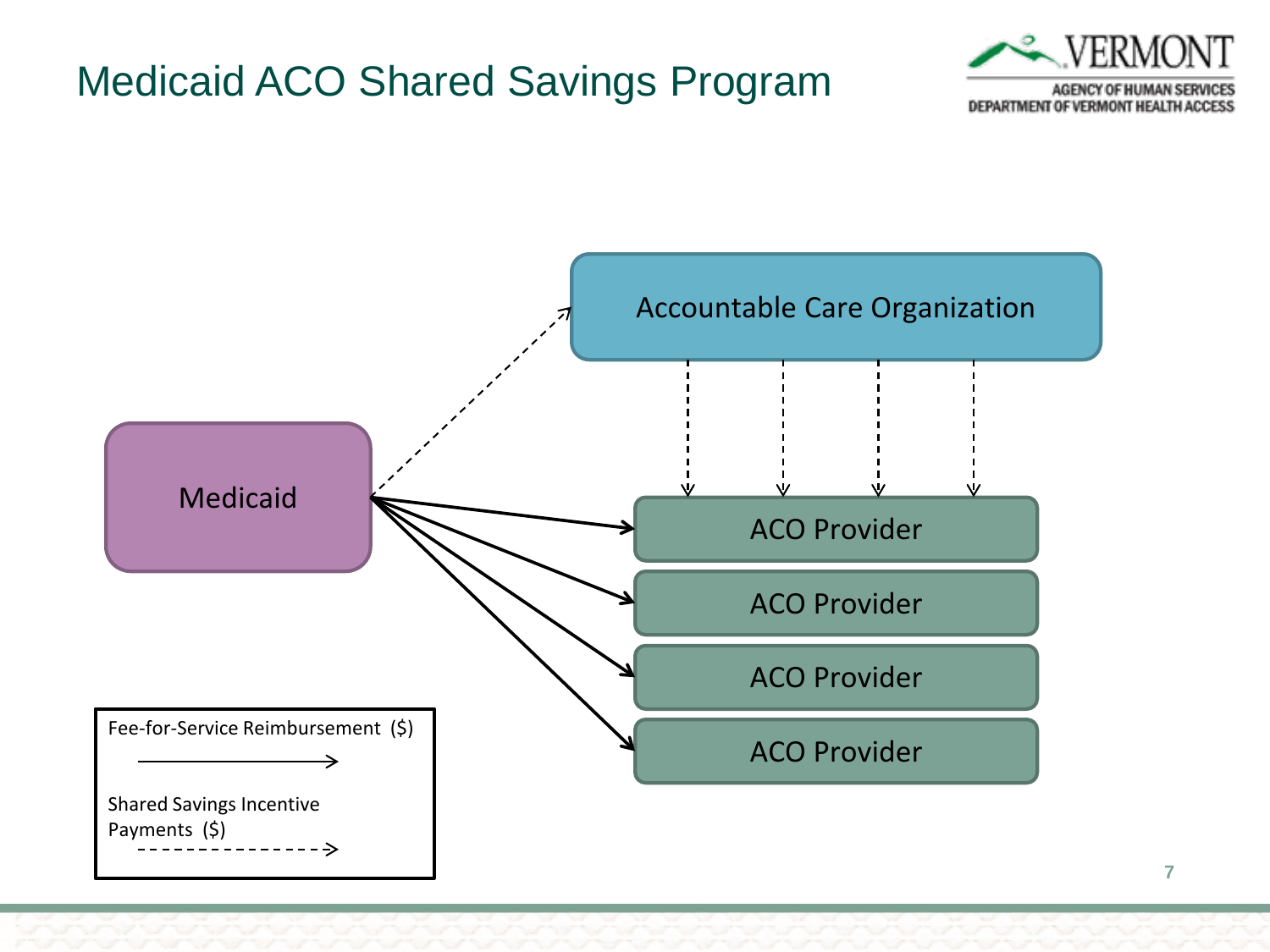### Medicaid ACO "Next Generation" Program